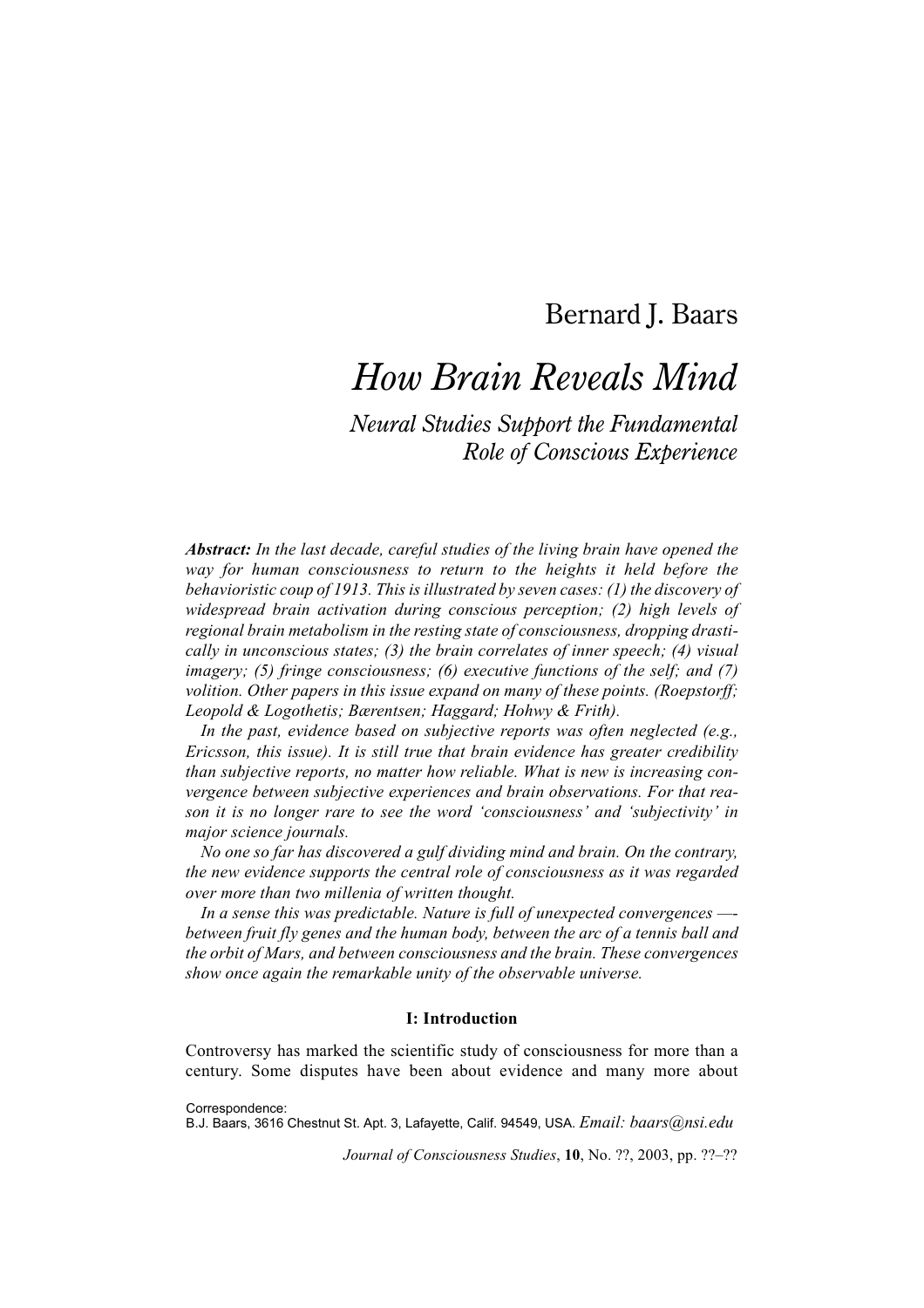philosophy. But scientific controversies are rarely resolved by philosophical reasoning alone.

Many earlier scientific arguments were equally troubling in their time and are now settled. There is general agreement that the earth does go around the sun, that Newton was pretty much right about gravity, and that life is based on carbon chemistry. These questions caused decades of heated debate. Yet somehow consensus emerged. But how? The answer is of course that the path was inductive and empirical, by way of gradually emerging findings and ideas, each one unexpected in its time.

Crucially, the answers that finally emerged were almost always quite different from those that were first envisaged. Early questions are almost always poorly posed, untestable, or based on wrong assumptions.

Consciousness seems to be following a similar path. For 200 years we have collected reliable evidence about sensory consciousness. The decibel scale for sound comes straight from the psychophysics of the 1820s. The color pixels on our screens originated in Newton's experiments in his rooms at Cambridge, showing how a glass prism refracted sunlight into the colors of the rainbow. Both were basic discoveries about conscious perception, because perceived colors and sounds are not in the world. All their perceived properties are in the head. Thus we have a great deal of evidence about consciousness already.

Yet we are still not sure 'what consciousness is' in a deep theoretical sense. This follows the normal history of scientific concepts. Physics in the nineteenth century possessed a wealth of facts about temperature without knowing what temperature really *was*. A workable answer only came with thermodynamic theory, after 1900. In consciousness science our theories also lag behind the evidence, and until a settled theory emerges we will not know what consciousness 'really is'.

The last two decades have shown that conscious brain events are often matched by similar unconscious ones. For example, the meaning of 'this phrase' is unconscious for the reader a fraction of a second before it becomes conscious, even though visual word areas in cortex are already active (Dehaene *et al.*, 2001). After fading from consciousness, the words remain in memory unconsciously for at least ten seconds, as we can tell from sensitive memory tests. The idea that we can often compare conscious and unconscious brain events has profoundly shaped recent science.<sup>1</sup> For the first time we can treat consciousness as an experimental variable, just like any other scientific concept (see Baars, 1997b; Baars, Banks & Newman, 2003). Experimental comparisons make it possible to ask the

<sup>[1]</sup> Distinctive and widespread brain activity associated with consciousness has actually been known since 1929, when Hans Berger discovered that the entire brain's electrical activity changes visibly when we wake up. Waking activity reveals electrical voltages that are fast, irregular, and low in amplitude. Deep sleep — the least conscious state of the daily cycle — is marked by voltages that are slow, regular, and much higher in amplitude. Other kinds of unconscious states, such as general anaesthesia, epileptic seizures and coma/vegetative states also show massive slow-wave, high-peak activity. Recent studies indicate that frontoparietal regions are markedly lower in metabolism during unconscious states than in waking control conditions (Baars, Ramsoy & Laureys, under review). Thus we already know that conscious and unconscious states involve distinctive brain-wide patterns of activity.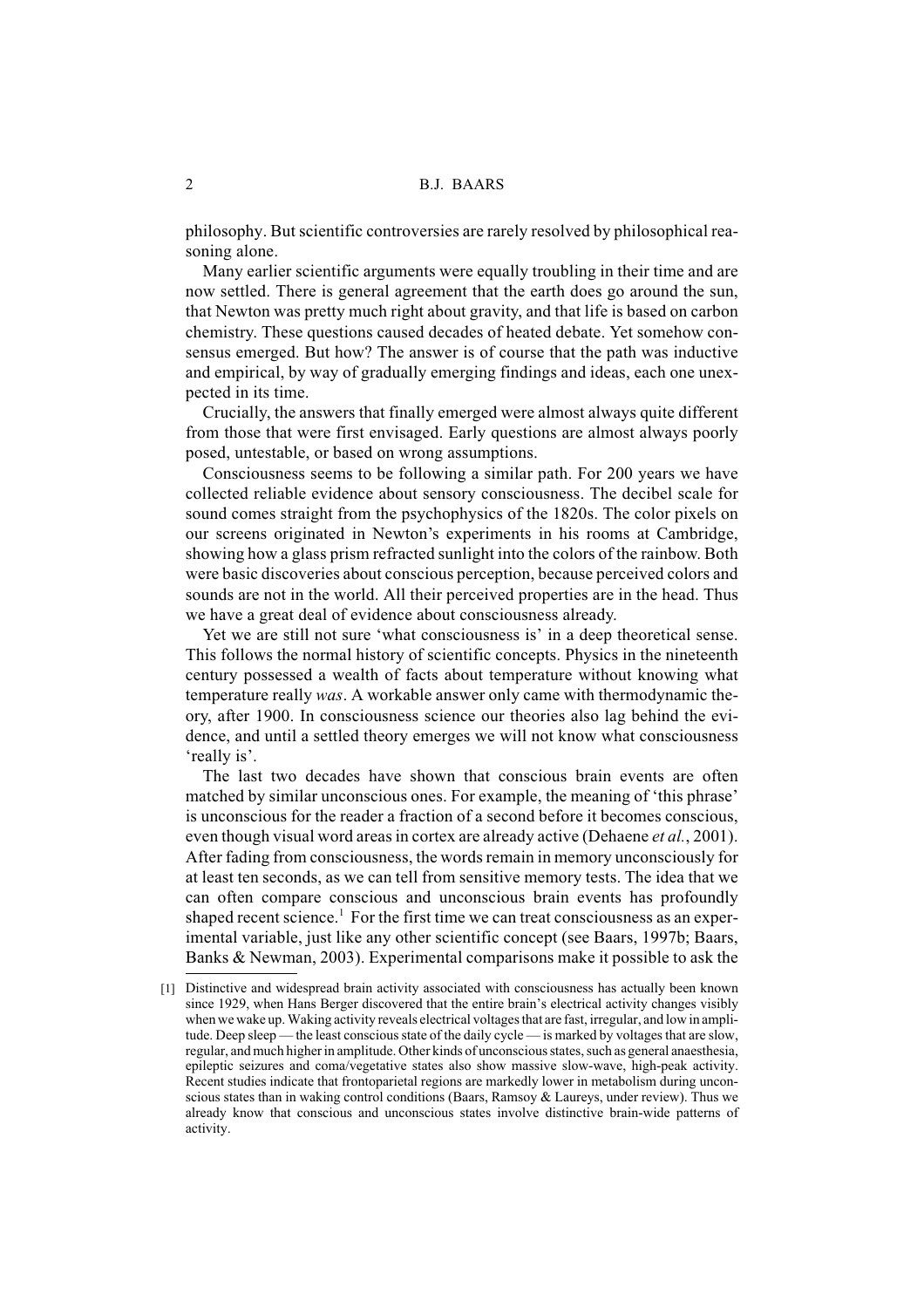question, 'What difference does consciousness make in the brain? What does it do for us?'

We can now see much of the living brain at work. Research articles routinely describe brain events reflecting sensory perception, language, mood, mental effort, voluntary control, and much more. In the last decade we have learned an immense amount as a result. (See the classic work of Leopold and Logothetis, Frith and others, this issue).

Obviously the limits of these methods continue to be debated. Yet many scholars now believe that current science is bringing us back to traditional ideas of consciousness, volition, and self that were expelled by behaviorists in the last century. William James would be very much at home with today's ideas. In that sense, studies of the brain reveal the mind with unprecedented clarity and credibility.

#### **II: The Return of Consciousness, Volition and Self**

In the year 2000, 1,400 biomedical articles used the word 'consciousness.' In 1950, at the height of behaviourism, there were only five (Baars, 2002a). But in 1950 people were just as conscious as they are today. What has happened is a gradual change in science itself: the slow lifting of the behaviouristic taboo against human subjectivity, which reigned supreme from approximately 1920 to the 1980s.

Following are seven aspects of subjectivity that are now supported by brain observations. Most were beautifully explored in William James' great book, more than 100 years ago (1890).



*Figure 1*. Results of a biomedical database search for the word 'consciousness' at five-year intervals from 1950 to 2000. The quantitative results should be interpreted with caution, but they are generally in accord with other sources of information. The behavioristic taboo against the word 'consciousness' is clearly no longer dominant. (From Baars, 2002a. Graphics by Thomas Ramsoy, www.sci-con.org).

#### *1. Widespread brain activation during sensory consciousness*

How important is consciousness in the brain? Could it be largely unrelated to the working of the nervous system? In the nineteenth century T.H. Huxley suggested that consciousness might be a mere by-product of the brain, with no effect upon it, just as 'the steam-whistle which accompanies the work of a locomotive is without influence upon its machinery' (quoted in James, 1890).

This question now has relevant evidence. For instance, the conventional view of perception is that it involves the brain's detection of sensory scenes, objects and events. And so it does. But there is a great difference between the way the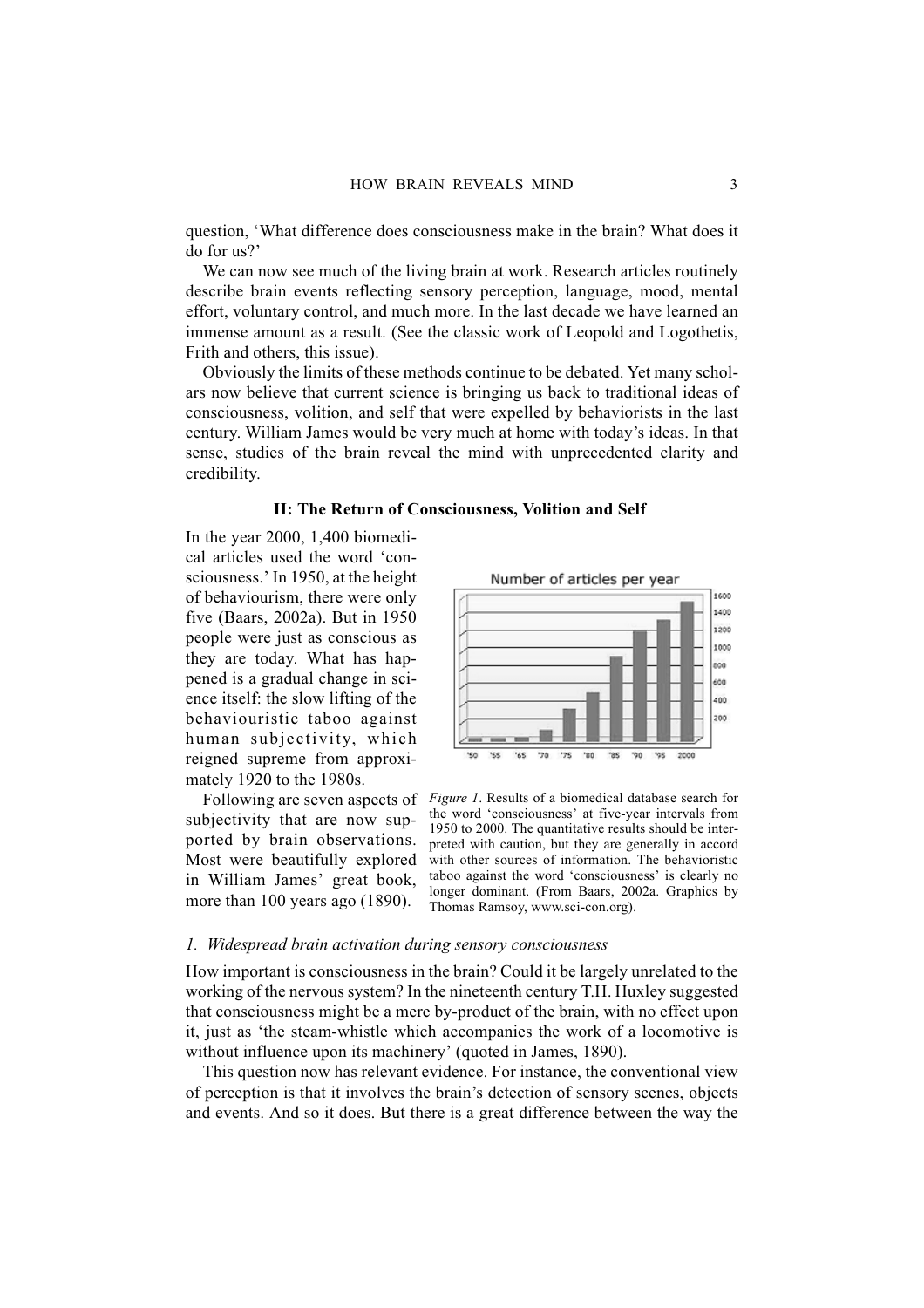

*Figure 2.* Conscious *versus* masked visual words. Dehaene and co-workers (2001) compared fMRI activation to visible (left) and adjacently-masked (right) words. Red regions indicate peak averaged hemodynamic activity. Words that were reported as conscious show a 12-fold increase in activation in word recognition regions (fusiform gyrus) relative to masked trials, peaking at 200 ms. Parietal and prefrontal regions show activation only in the conscious and not in the unconscious trials. The scans show group activations in the left hemisphere as seen through a translucent three-dimensional reconstruction of the skull and brain of one of the participants. In these transparent views, the deep activation in fusiform, parietal and mesial frontal cortex appear through the overlying lateral cortices. These results are consistent with current theories of conscious sensory perception (see footnote 2). (With permission from the authors).

brain treats conscious and unconscious sensory perception. When a stimulus is presented unconsciously it activates areas in cortex involved in analysing colours, sounds, faces and the like. But when the identical stimulus is shown consciously, it also recruits regions far beyond the sensory cortex.

Here are three examples out of dozens that have been published (reviewed in Baars, 2002b). Dehaene *et al* (2001) compared conscious words on a screen to the same words when they were masked by a pattern presented immediately before and afterwards. Masked words are unconscious, but they are not physically blocked from entering the eyes. They activate retinal receptors with exactly the same energy pattern as conscious words, and evoke neuronal firing in the visual pathway well into cortex. Thus there is a close similarity between the two stimuli, and it makes sense to compare their brain responses.

Figure 2 shows the results. Unconscious words activated vision and word recognition areas, which analyze such things as stimulus location, shape, colour, and word identity. The identical words, when conscious, triggered 12 times more activity in word recognition regions of the visual cortex. In addition, these words evoked a great deal of additional activity in parietal and frontal cortex. It is as if the stimulus activity in the conscious case is widely distributed from visual regions to other areas in the brain (Baars, 1988; 1997a; 2002b). This is in fact predicted by current theory.<sup>2</sup>

Now consider a very different example, the perception of pain from neurons in the heart region of the body. Rosen *et al* (1996) compared two kinds of neural responses to reduced oxygen supply to the heart. In one group, patients reports intense conscious pain (angina pectoris). The comparison group showed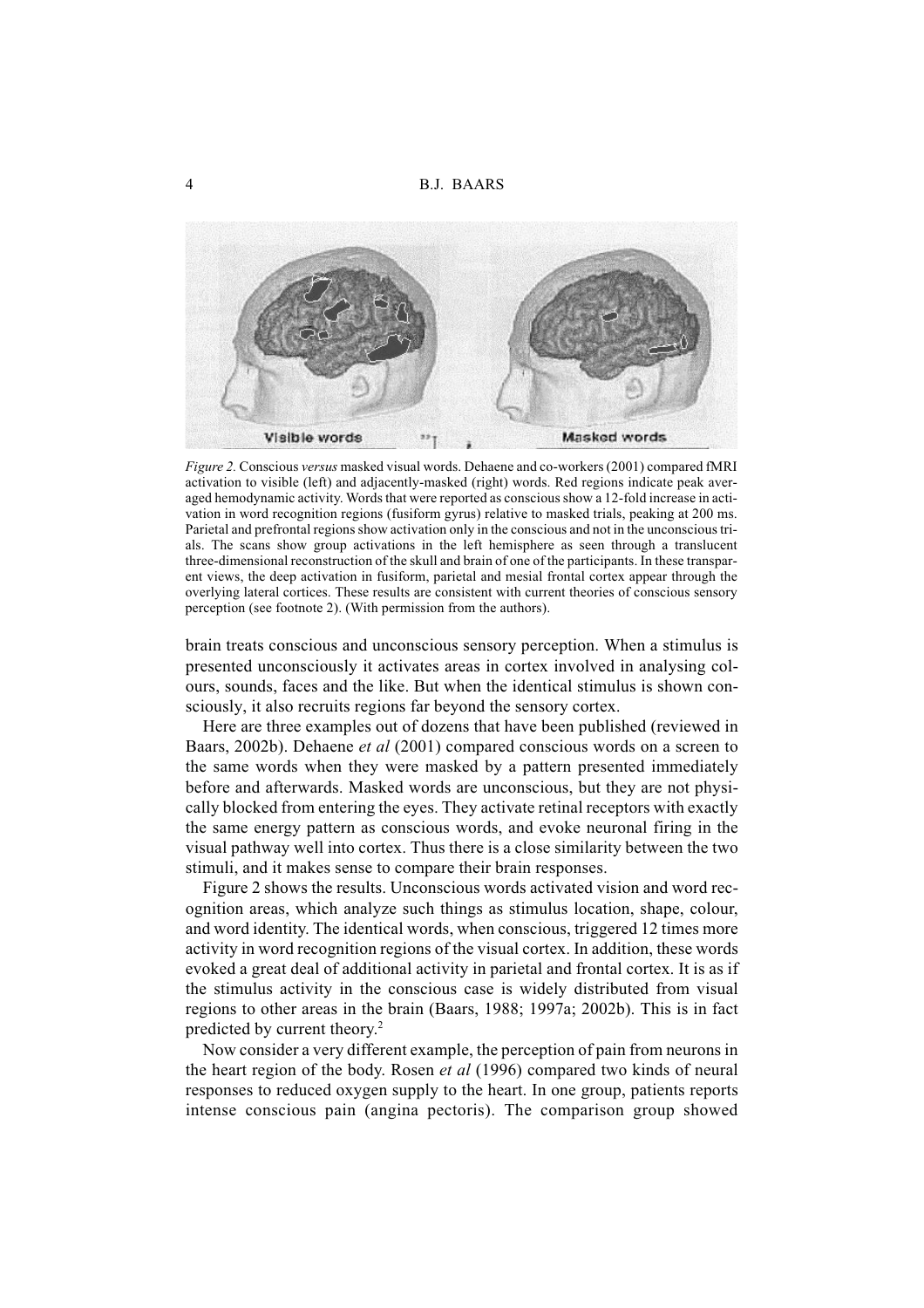unconscious cardiac anoxia (silent ischemia). Figure 2 shows the results. Again, conscious pain involves very wide activity spreading from the sensory regions to the rest of cortex. By comparison, unconscious 'pain' activity barely reached cortex. As before, similar sensory stimuli have very different effects in the brain, and the difference corresponds to consciousness of the event.



*Figure 3*. Conscious pain *versus* matched unconscious stimulation. PET was used to measure regional cerebral blood flow changes as an index of neuronal activation during painful and silent myocardial ischemia, induced by intravenous dobutamine. The upper row shows control scans during placebo infusion. The second row shows silent ischemia, with PET activation occurring mostly in bilateral thalami. The bottom row shows significantly higher and more widespread cortical activation during angina (painful ischemia), particularly in the bilateral frontal cortex. Coronal brain slices are viewed from the top, with the eyes looking upward. The leftmost slice is 16 mm below the anterior cingulate  $(-16)$ . Each succeeding scan to its right is 4 mm higher. (With permission of the authors).

<sup>[2]</sup> Global workspace theory suggests that consciousness enables brainwide access between otherwise separate functional networks (Baars, 1988, 1997a, 2002b). It is only one of several 'globalist' theories, which interpret consciousness in terms of widespread interactions between many regions in the core brain, regions that are believed to be needed for conscious functions like perceptual continuity, inner speech, imagery, learning and self functions. (Edelman & Tononi, 2000). An increasing number of authors now approach consciousness in terms of a neuronal global workspace capacity. As Daniel C. Dennett recently wrote, 'Theorists are converging from quite different quarters on a version of the global neuronal workspace model of consciousness' (2001, p. 42).

Global Workspace theory has been implemented in a large-scale computer model by Franklin and colleagues. (Baars & Franklin, 2003). It predicts that the specific pattern of distributed activity associated with conscious events should vary from task to task. What is 'global' in such models is the capacity to recruit virtually any set of neuronal resources over a wide range of tasks and conditions.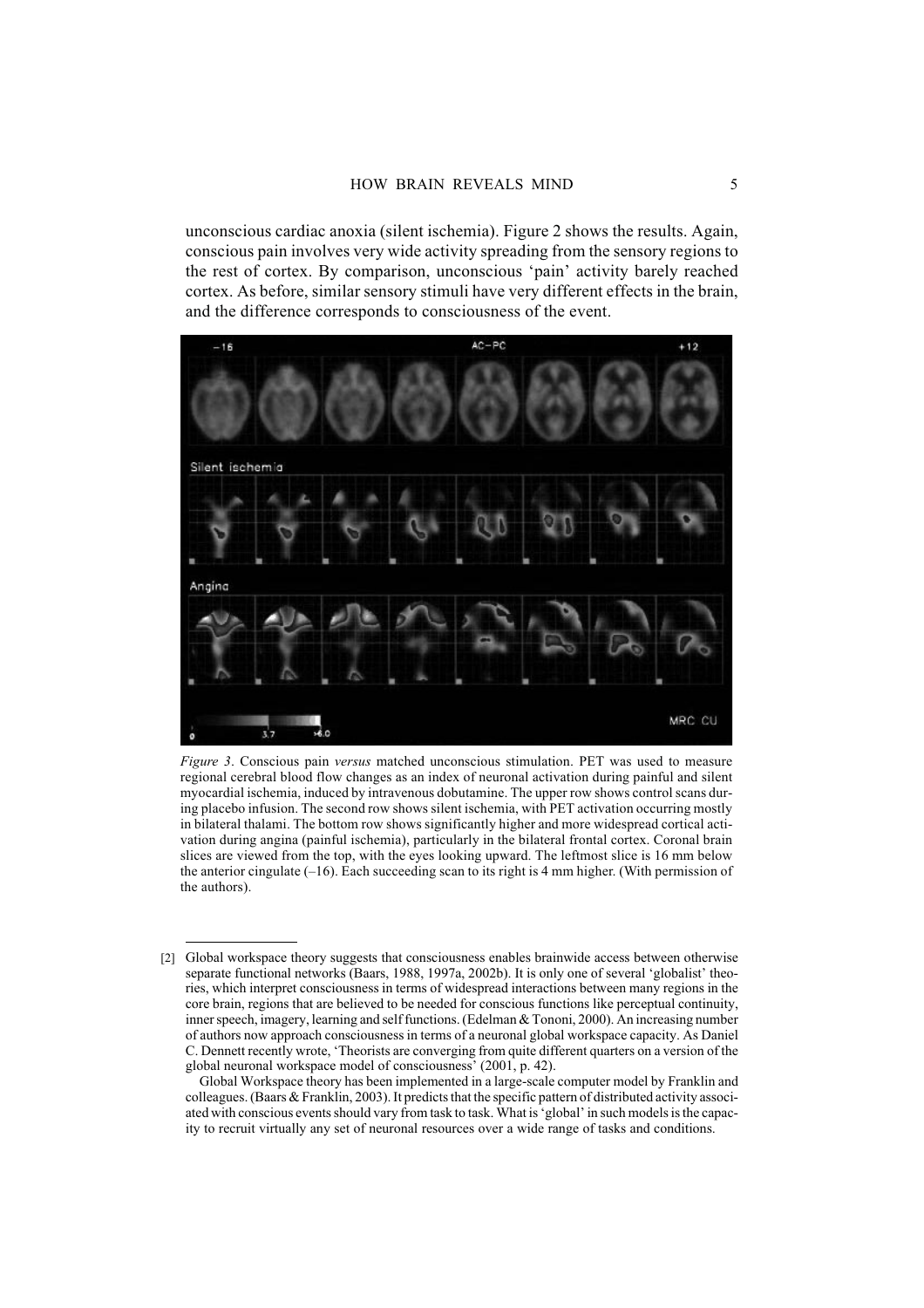#### 6 B.J. BAARS

A recent study by Kreiman et al (2002) adds to these results. Using human patients with electrodes implanted deep in the temporal lobe, to find the source of epileptic seizures, they presented two images to the two eyes. The presentation method, called flash suppression, causes one image to be conscious at a time, though the unconscious image still activates visual cortex. Two-thirds of the deep temporal neurons sampled followed the conscious image; none responded to the unconscious one, even though we know that in visual cortex the unconscious image is represented. Even more important, the temporal regions of the brain do not involve sensory consciousness at all, but rather unconscious aspects of memory and emotion. This shows that conscious events mobilize *unconscious* brain activity outside of the sensory cortex.

Is consciousness a side effect of the brain, like the steam whistle of a locomotive? It seems less and less likely — unless we assume that there is no biological function for the widespread brain activity evoked by the sensory input that is experienced as conscious. The sheer amount of consciousness-related activity suggests a central role for such brain events.

## *2. High levels of regional brain metabolism in the resting state of consciousness*

Our waking hours are taken up with a flow of conscious thoughts, percepts, images, impulses, desires and worries, exertions of will, emotional feelings, inner speech, and intuitions. Yet in spite of sound and reliable self-reported evidence, the stream of thought is rarely studied even today (see Singer, 1993).

That may now begin to change. A revealing brain imaging study was published in 2001 by a French group, Mazoyer and colleagues. These scientists did an unusual thing. Most experiments study the brain during very specific cognitive tasks. Mazoyer and his group turned this around. They asked what would happen if people are simply asked to do nothing, compared to nine standard tasks? Sixty-one subjects in nine PET studies were asked to lie down in the darkened apparatus, to 'keep their eyes closed, relax, refrain from moving, and avoid any structured mental activity such as counting, rehearsing, etc.' What would brain activity and introspective reports be like?

The biggest surprise came when PET scans consistently showed *more* brain activity in the 'rest' condition than in any of nine specific cognitive tasks. Those tasks included imagery, word perception and mental arithmetic. This is quite extraordinary: Whatever subjects were doing while lying in the dark, eyes closed, and trying to relax, requires more metabolic fuel than the standard tasks.

What were they doing? We have two sources of evidence, self-reports and brain activity. Reports from the subjects showed many spontaneous 'autobiographical reminiscences, recent and ancient, consisting of familiar faces, scenes, dialogs, stories, melodies, etc.' Four out of five people reported mental imagery, and three out of four inner speech. About half described mild discomfort from the arm catheter that is required for PET.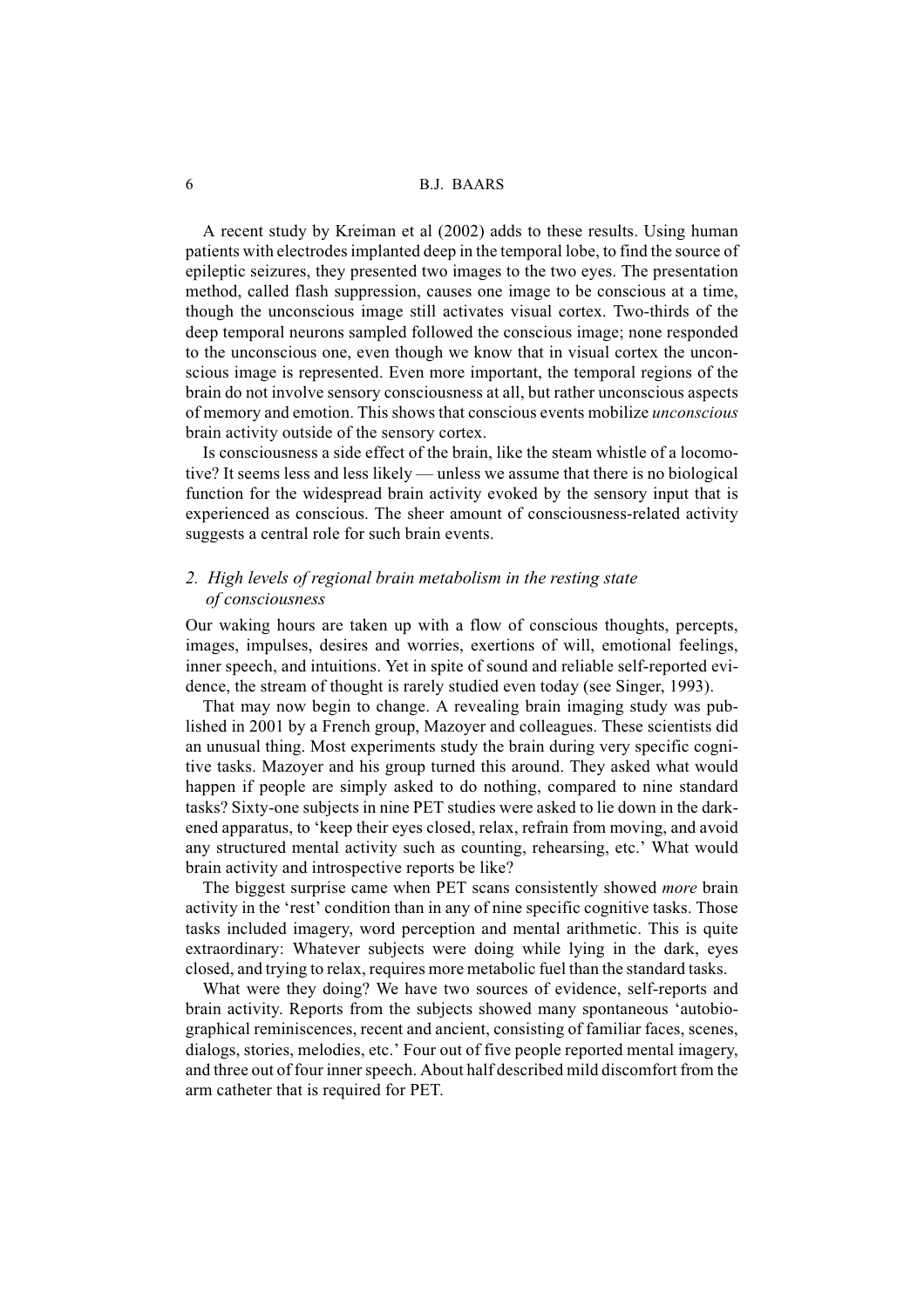The second source of evidence was the PET scans themselves. Mazoyer *et al* found, in technical terms, a network of active brain areas during the rest condition, including 'the bilateral parieto-occipital junction, precuneus, posterior cingulate, and left orbitofrontal cortex'. These areas are involved in:

- (1) immediate memory,
- (2) control of visual imagery and inner speech
- (3) recall of conscious memories
- (4) executive functions, and
- (5) emotions.

It seems that the spontaneous stream of thought does more important things than mental arithmetic. It is more emotionally driven, more self-involved, more apt to dwell on significant past events, and more likely to attend to plans for the future. It also tends to dwell more on interpersonal conflict (Singer, 1993). By comparison, being told to do mental arithmetic seems only remotely related to the subject's life concerns. Thus the spontaneous stream seems to *do* things for us, even when we aren't sure what it is doing. That may be why the brain is more active during 'rest' than in arbitrary experimental tasks.

Notice how closely the PET scans tracked introspective reports. There is no gulf in this study between objective and subjective evidence. Each is used to interpret the other. Each is revealing in its own way, and together they strengthen our overall understanding.

Does this only prove that subjective reports have been right all along? I believe it does, but it shows more. For one thing, we can now look for unconscious brain activities, the ones people *cannot* report accurately. It is notoriously difficult to introspect on one's own motives, personality, syntax, interpersonal feelings, details of memory processes and automatic habits. These unconscious influences also drive the stream of thought (Luborsky & Crits-Christoph, 1998). Studies like this may also allow us to explore consciousness in people suffering from brain disorders, in babies, and in other animals.

Most important, perhaps, this study shows no gulf between mind and brain. They emerge as two sides of the same mountain.

#### *3. Inner speech after a century of dispute*

Human beings talk to themselves every moment of the waking day. Most readers of this sentence are doing it now. It becomes a little clearer with difficult-to-say words, like 'infundibulum' or 'methylparabine'. In fact, we talk to ourselves during dreams, and there is even evidence for inner speech during deep sleep, the most unconscious state we normally encounter (Hobson *et al.*, 2000). Overt speech takes up perhaps a tenth of the waking day; but inner speech goes on all the time. According to careful studies, we devote most of our spontaneous inner speech to 'current concerns' (Singer, 1993). Novelists and poets would not find this surprising. But in science, the debate has raged for almost a century whether the introspective evidence was true. Do people really talk to themselves? It is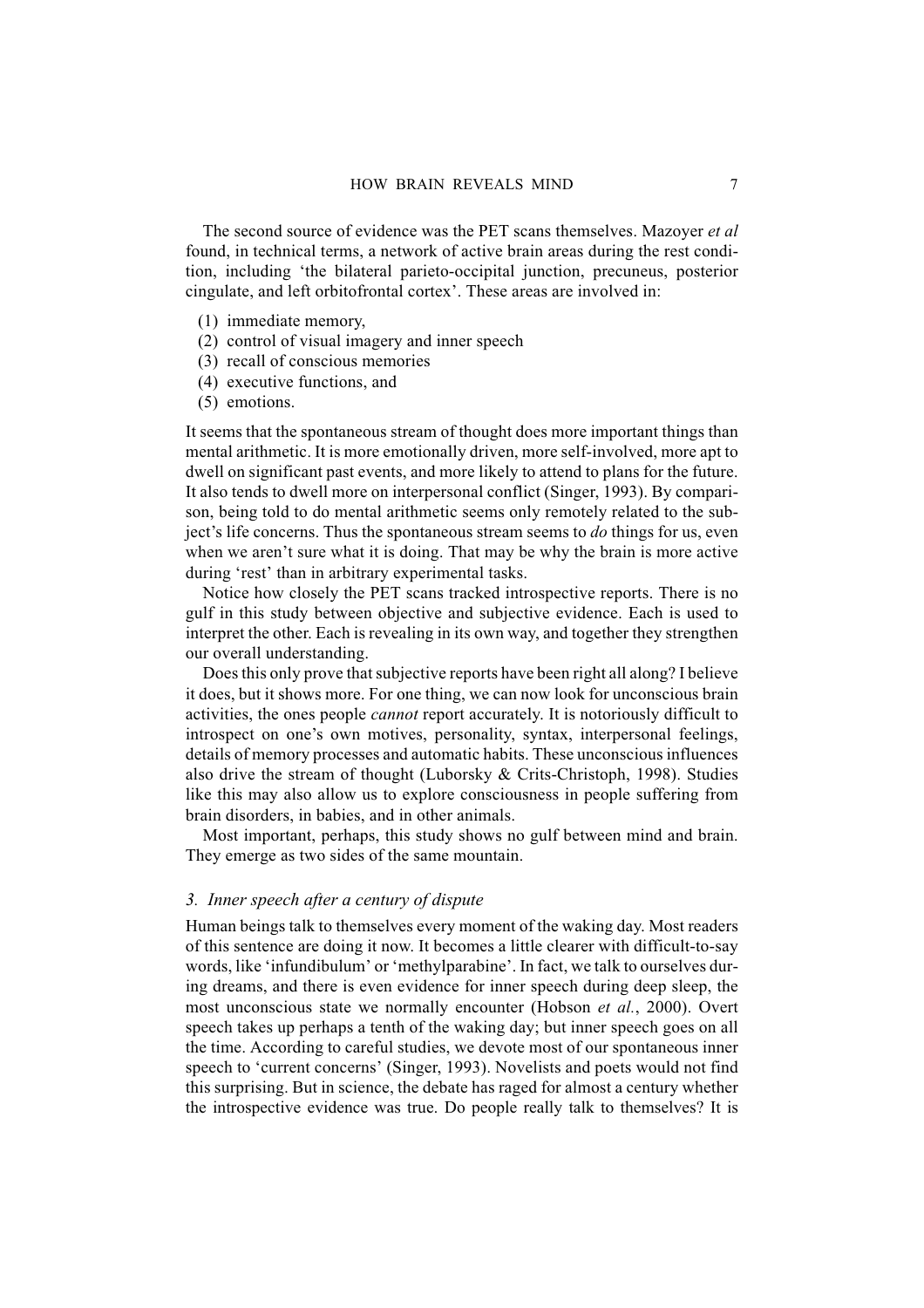difficult to convey the endless arguments this simple question generated, years after reliable self-reports showed the answer.

Ten years ago the last justification for skepticism quietly crumbled. Paulesu *et al* (1993) found that mental rehearsal of words triggered high activity near the two classic speech regions of the left hemisphere, Broca's and Wernicke's areas, when compared to no mental rehearsal in the same subjects. In 1861 the French neurologist Paul Broca discovered a patient with a stab wound in the brain just in front of the central fissure. It left him unable to speak, but still understanding speech. Some years later, Carl Wernicke, a German doctor, found the complementary area in another patient, a few centimeters behind Broca's area, where local damage made it impossible to understand speech, though the patient could still articulate. These two regions have been implicated thousands of times in speech input and output, but no one could study them in the living brain. Post-mortems were the sole source of brain evidence.

Today we can see with a simple brain scan how inner speech mirrors outer speech, using the same brain regions. The much-debated gulf between mind and brain may be shrinking a little bit.

#### *4. Are visual images like ' faint copies' of sensations?*

Mental imagery has a similar history. The reader can experience imagery simply by looking at a light, closing his or her eyes and noticing an afterimage for a few seconds. Or you can imagine the outer door of your house, and ask yourself on which side the doorknob can be 'seen.' It was Aristotle who first suggested that visual images were 'faint copies' of sensations. The American psychologist C.W. Perky showed this elegantly early in the twentieth century, when she demonstrated that people may confuse faint visual pictures with their own mental images (Perky, 1910). Perky used a back-projected screen with a very faint picture of a banana. People were asked to look at the screen and to imagine an object, a fruit perhaps. As Aristotle might have expected, subjects often thought they were *imagining* a banana that was actually faintly in front of them. If we can confuse our own mental images with real visual objects, imagery and vision would seem to be similar. The Perky Effect has now been replicated a number of times (Segal & Fusella, 1970).

This classic experiment might have settled the question once and for all. But behaviorism was on the upswing in the years after 1910 and consciousness was becoming taboo. Many decades later, psychologists began once again to perform experiments on mental imagery, showing that it was quite reliable. But something very odd happened: Imagery was almost never discussed as *conscious*. (Baars, 1988; 1996). Yet we know that people can report mental images, and accurate report is the standard operational index of consciousness.

Brain imaging may be coming to the rescue again. It has shown routinely that the brain areas needed for visual perception are also used in mental images. This is especially true for vivid images — the ones that are most clearly conscious. (Kosslyn, *et al*, 2001; Ishai & Sagi, 1995). Current brain evidence converges so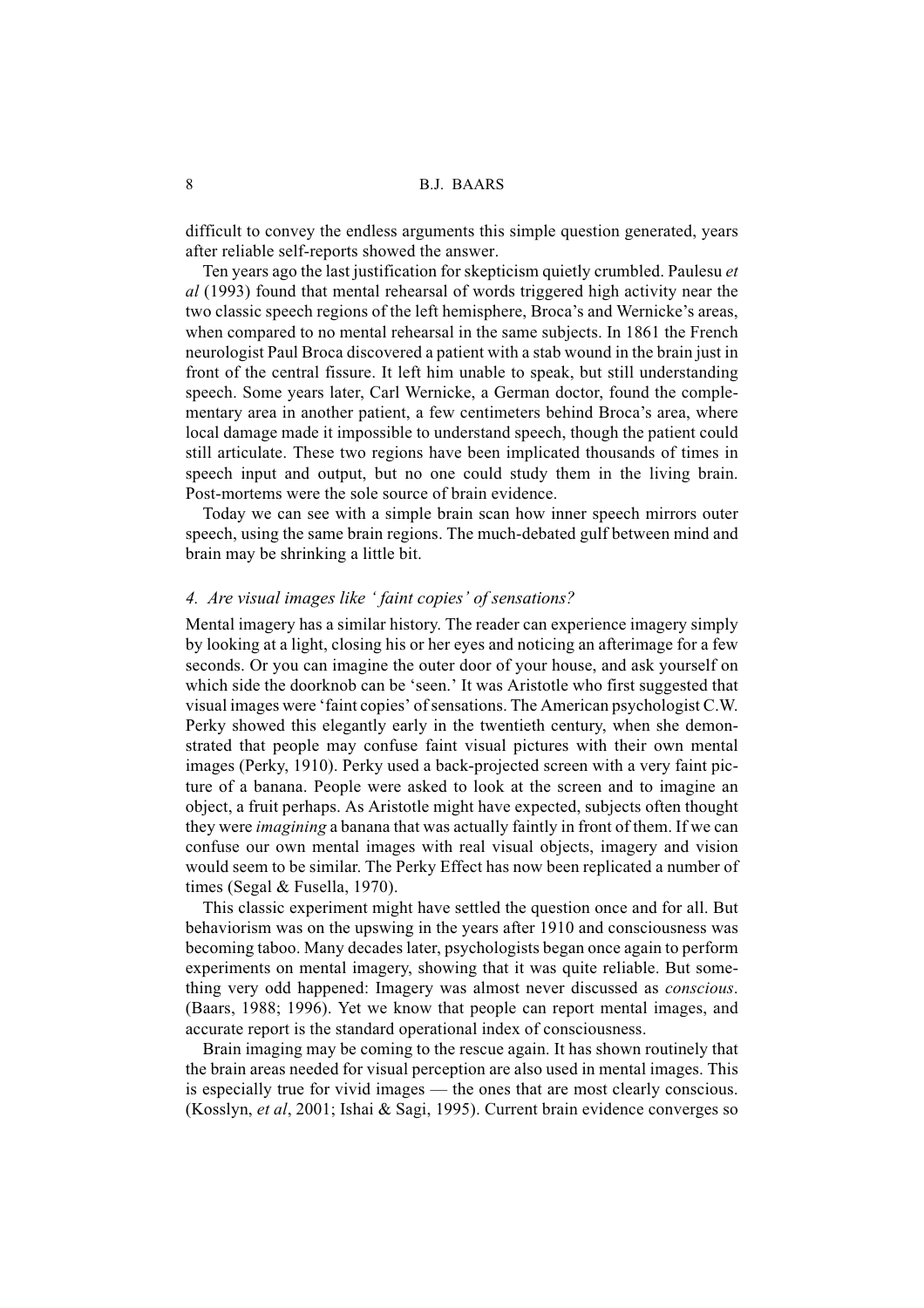clearly with psychological studies that the most radical skeptics may eventually recognize the facts.

#### *5. Fringe consciousness and the tip-of-the-tongue experience*

William James is the fountainhead of consciousness science in the English language, summarizing a century of remarkable studies that were long denounced as unscientific. Many of these have since been verified (James 1890/1983; Baars, Banks & Newman, 2003). It was James who made a surprising observation about 'fringe' or 'vague' experiences in the stream of thought. He strongly argued that fringe experiences are much more common than usually thought, and that they are an essential part of human consciousness. In a famous passage he wrote:

Suppose we try to recall a forgotten name. The state of our consciousness is peculiar. There is a gap therein; but no mere gap. It is a gap that is intensely active. A sort of a wraith of the name is in it, beckoning us in a given direction, making us at moments tingle with the sense of our closeness, and then letting us sink back without the longed-for term. If wrong names are proposed to us, this singularly definite gap acts immediately so as to negate them. They do not fit into its mold (James, 1890).

The tip-of-the-tongue (TOT) state is an *intention to recall* the missing word, a mental state that lacks perceived or imagined qualities like color, sound, or taste; it has no clear boundaries in space and time, and no contrast between figure and ground. All expectations and intentions seem to be 'non-sensory' in just this sense. To show the power of expectations we need only interrupt some dense flow of predictable experience, for example a printed like this one. Spontaneously we tend to fill in words like 'sentence', anything that fits the meaning and grammar of the sentence. We can see the same effect by interrupting a joke just before the punchline, or a musical tune just before returning to the theme. Clever composers continuously play with our expectations. But the sense of seeking a missing word is not a mental image like your visual image of the cover of this magazine, or the inner sound of *these words.*

James thought that 'fringe' states like this comprise perhaps a third of our mental life; but some of us now believe that they shape *all* of our experiences without exception. The tip-of-the-tongue state provides a nice case to study, because it draws out a colorless expectation over many seconds.

It is easy enough to induce tip-of-the-tongue states. All we need to do is to ask someone for a difficult word – what do you call the flying dinosaurs? What is the capital of Estonia? Hundreds of studies have been published on fringe experiences. But there is a curious omission in this scientific literature. There is almost no exploration of the *subjective experience* of the fringe. Even though everyone quotes James' phenomenological description, it has gone virtually untouched.

Consider a very simple hypothesis. Fringe experiences like the tip-of-thetongue state lack perceptual qualities, like colour, location or timbre. One reasonable guess, therefore, is that it is a non-sensory state. The human cerebral cortex — the source of conscious contents — can be divided into two great portions. The posterior part is largely sensory. But the frontal third has hardly any sensory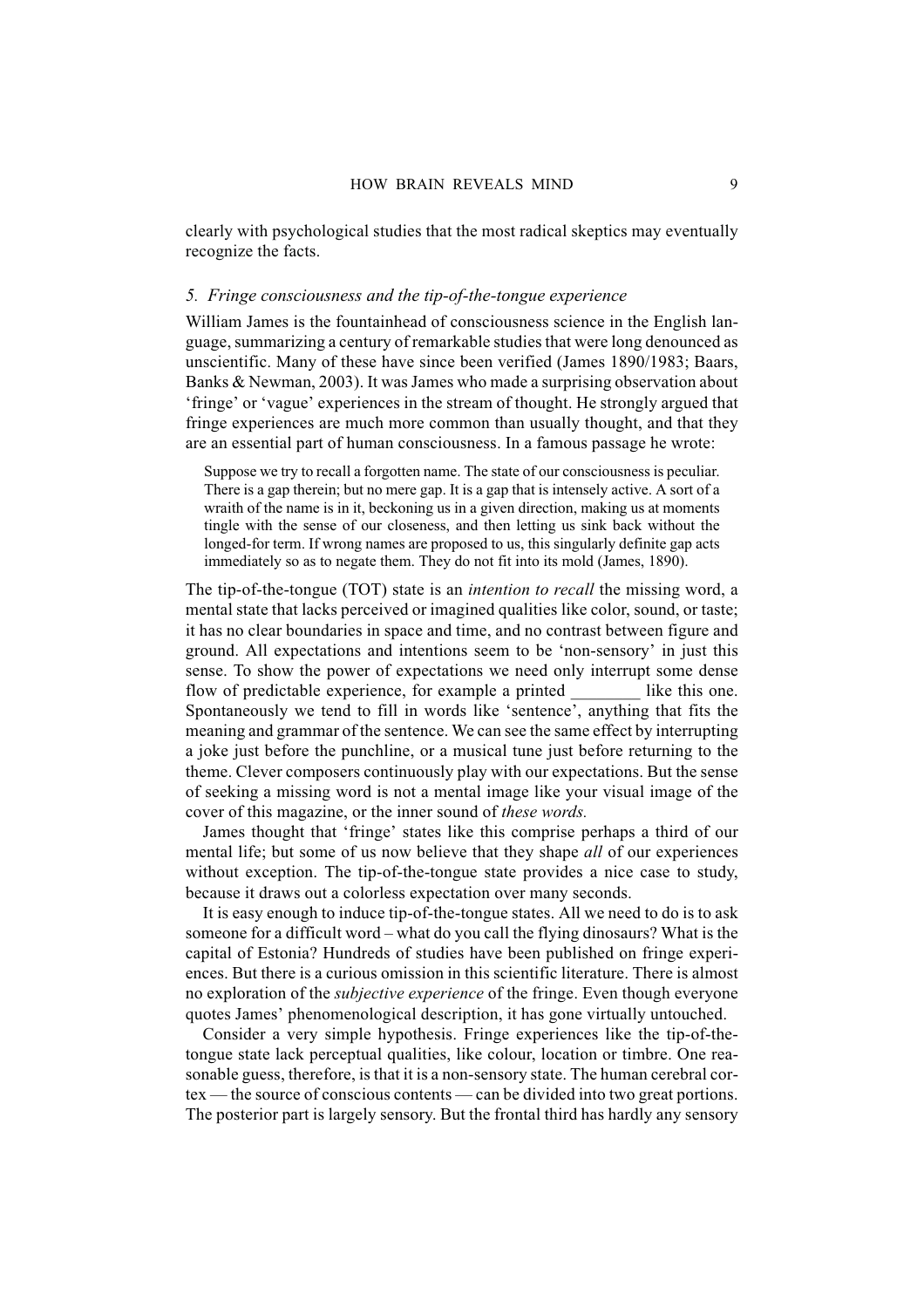#### 10 B.J. BAARS

areas at all — it deals with motor control, working memory, executive functions, impulse control, aspects of emotion, and the like. Could it be that fringe experiences simply mobilize the front of the cerebrum, and that object-like conscious experiences involve sensory regions in the posterior half?

We now have the first brain imaging study of the tip-of-the-tongue experience (Maril *et al.*, 2001). During TOT states compared to successful word retrieval, Maril and coauthors found, the lateral prefrontal cortex and anterior cingulate are highly activated. This is exactly what we would expect, given the nonsensory 'fringe' nature of that state.

Notice how this study gives us a way to think about the phenomenology of the fringe. No longer do we have to avoid this pervasive aspect of reality. We can ask questions about it, test reasonable hypotheses, and hope to learn more. The brain seems to reveal the mind in remarkable detail.

### *6. Executive functions of the self — another taboo bites the dust*

For half a century sophisticated scientists and philosophers rejected the idea of 'self' as illogical and unscientific. Yet these people were as self-serving as other humans. When criticized they presumably experienced anger and defended themselves. When threatened by professional politics they probably sometimes used the familiar ego defenses we see in the news every day — rationalization, intellectualization of emotion, denial, displacement of blame, the lot. When asked to pass the sugar, they exercised executive control over their skeletal muscles, using prefrontal cortex. The same region of cortex is used to suppress impulsive actions, emotions and appetites, the ones we experience as 'not the kind of thing "*I*" would do'. All these standard aspects of self regulate all of our lives. Yet when asked about 'self,' philosophers and scientists would denounce it as absurd. Some still do.

Gilbert Ryle is generally cited for his critique of self as a 'Ghost in the machine' (1949). Ryle attacked what he claimed was a widespread misconception of self as a homunculus, a little man in the brain. He pointed out that such an observing homunculus could not *explain* self, since it only required another little observer inside itself to make sense of its own experiences, and so on ad infinitum. This critique is still popular.

Most scientific conceptions of self, however, do not involve a homunculus at all (e.g., Baars, 1988; Hilgard, 1977; Dennett, 2001). Ideas of self in neurology, cognitive neuroscience, social psychology, psychodynamics, and personality theory are not homunculi. But Ryle became famous at a time when the whole vocabulary of human psychology was being erased. Self was one more idea for the rubbish heap.

Daniel C. Dennett, who studied with Ryle, has answered the homunculus critique by pointing out that 'an analysis of the Subject (is) a necessary component of any serious theory of consciousness.' (2001, p. 221) As long as the self is accounted for in terms that are not just other selves, Dennett sees no problem. In that sense he is in agreement with scientists who have studied ego functions for the last century.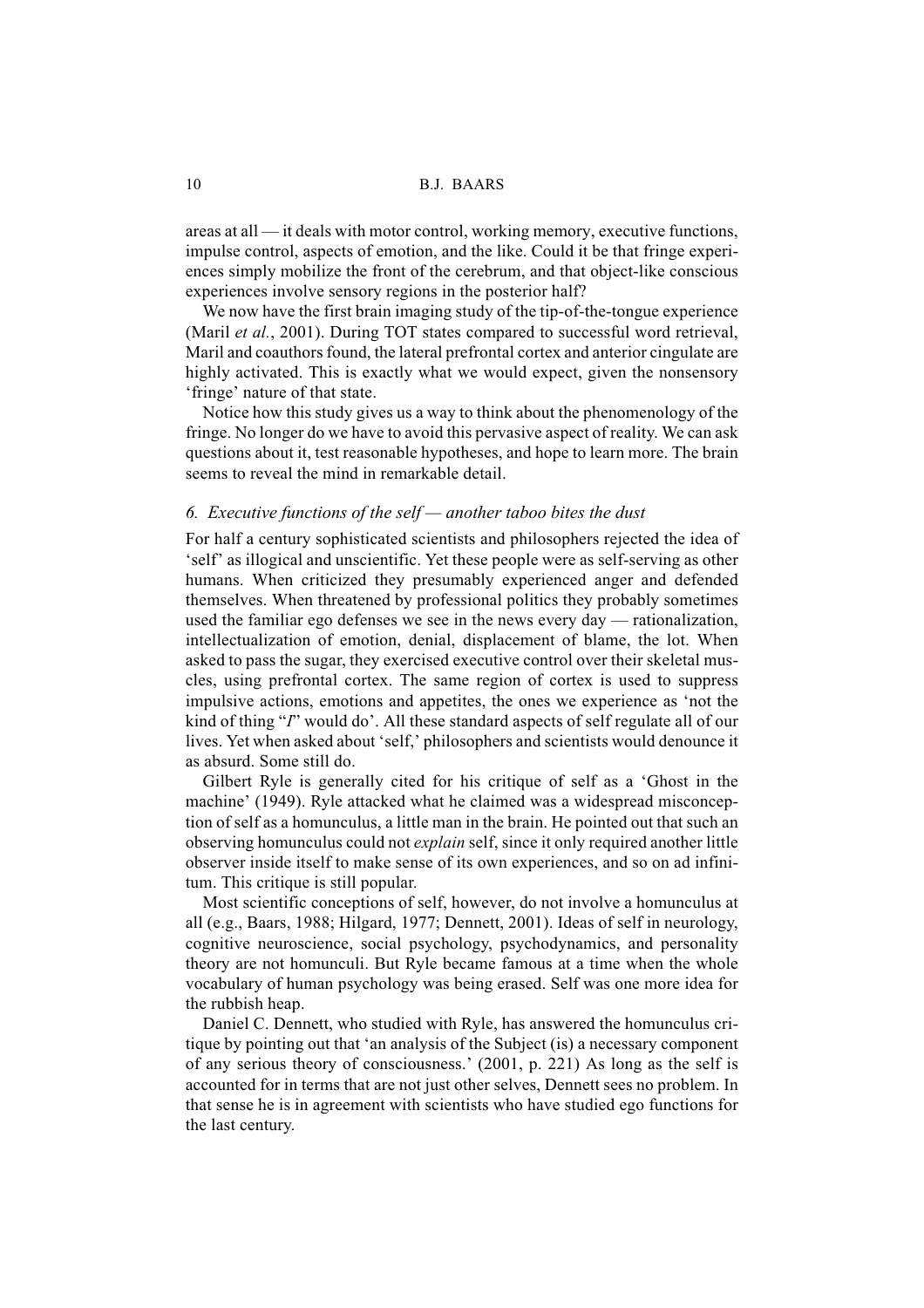Brain imaging has also come to the rescue. Neurologists have long known that damage to the front edge of the cortex can result in profound alterations of personality. Most famous is the classic case of Phineas Gage, the nineteenth-century American railroad foreman who was injured by a tamping spike driven explosively through the orbit of his left eye and frontal brain. As Damasio *et al.* (1994) point out, Gage's doctors were surprised by his robust physical health. But his personality changed. From a model worker Gage turned into an angry drifter, unable to plan for his future or to control impulsive feelings. Such personality changes are common in frontal lobe damage.

Today we can see brain images of prefrontal damage. Even better, we can watch frontal executive regions doing their job in normal, healthy people. In the last few years the literature on the topic has grown so quickly that a search for 'executive prefrontal' shows 289 empirical articles. They include such 'self' related topics as voluntary decision-making, emotion and motivation, criminal behavior, schizophrenia, and much more.

Self functions engage more than just frontal cortex. But for humans, that part of the brain is involved in personality traits such as persistence and self-control, postponing immediate gratification, moral commitment, and even conscious emotional feelings.

Today the question of the self is back in full force.

#### *7. The rediscovered problem of volition — not free will*

In the nineteenth century psychology focused on three topics: cognition, volition, and emotion (Hilgard, 1977). To volition William James devoted a remarkable, fact-filled chapter. James discussed such things as people with 'inhibited will' (now called dysexecutive syndrome), 'explosive will' (now called impulsecontrol disorder), and the like. He also provided a subtle and beautiful theory of voluntary control, called the ideomotor theory, which is still highly plausible (James, 1890/1983; Baars, 1988; 1993; Franklin, 2002). James' ideas were of course erased during the decades of behavioristic dominance.

In the late twentieth century the word 'cognition' and even 'emotion' returned to science, but 'volition' is still a bit lost, in spite of massive evidence (Baars, 1988; 1992; 1993). Indeed, many scientists still claim — voluntarily, of course — not to believe in volition at all (e.g. Wegner, 2001).

The free will debate continues to muddy these waters. Voluntary actions are usually accompanied by a sense of free will. People value that sense of freedom, and may even kill or die for it. It is of fundamental importance. But the *metaphysical* question of free will is a very different matter. It is hard even to state coherently. To conflate volition with free will is to make it impossible to study. For scientists, a useful working assumption is that the feeling of freedom is a deeply held human experience, but that our actions are determined by some causal network like any other. That allows us to explore it empirically.

In sum, the conscious *sense* of free will is real and important, but metaphysical free will is a recipe for endless, useless debate.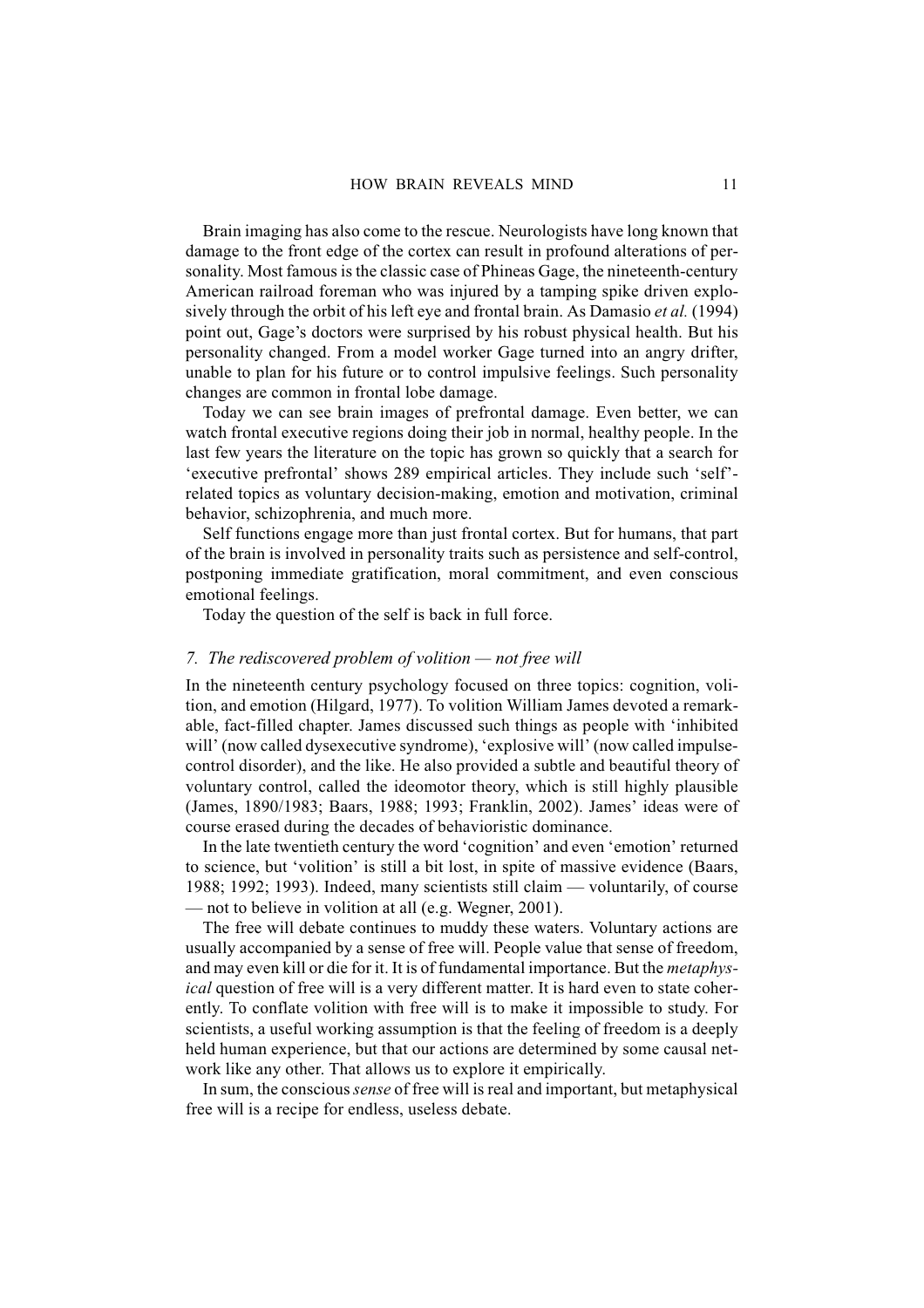#### **III: Brain Studies of Volition**

Volition can be studied as an empirical question, as fundamental as consciousness itself. The evidence for both is immense. Major regions of the nervous system are dedicated to voluntary control, especially in prefrontal cortex. Other divisions of the nervous system are independent of voluntary control, such as the autonomic nervous system (so called because it is normally autonomous — free from voluntary control). Billions of neurons control nonvoluntary aspects of action in the cerebellum and basal ganglia. Clinical neurologists, who deal with brain damaged patients every day, have never erased the term 'voluntary' from their vocabulary. The evidence is just too obvious.

Recent brain studies show robust effects of volition. For example, one can show a striking difference in the brain between voluntary swallowing and spontaneous swallowing in humans. Like other vital functions (breathing, for example), swallowing has long been believed to have a dual brain control system. We can do it either voluntarily or spontaneously. If we are trying to swallow a big pill, voluntary effort may be needed. That difference is now seen in brain scans. (Kern, Jaradeh *et al*., 2001).

There are many other 'double dissociations' between voluntary and involuntary brain events, showing that they do not have the same neuronal basis. For instance, Iwase *et al.* (2002) showed that voluntary smiles show quite different cortical activity compared to spontaneous (unintended) smiles. Yet the behaviour of smiling is similar in both cases.

The famous knee jerk reflex is experienced as involuntary. One can try to imitate it voluntarily with the same spring-loaded dynamic acceleration. But it feels different: People may be surprised by their own reflexes; we are rarely surprised by our voluntary decisions and actions.

These facts mean that volition can be treated as a variable, just like consciousness. (Baars, 1988; 1992; 1997a; 2002; Baars, Banks & Newman, 2003). That is, we can easily compare similar voluntary and involuntary actions. Scientifically this is the only way to study any topic.

Volition is not one problem, but a set of empirical questions. Recent brain studies show progress in understanding the voluntary sense of effort, for example. This is now believed to be the common factor in fluid intelligence tests, the ability to deal flexibly with difficult problems. In a remarkable meta-analysis of many different brain studies, Duncan  $&$  Owen (2000) have shown that the same part of the brain is activated with mental effort, regardless of the specific task involved. Since mental effort is a fringe experience (without sensory consciousness), it is not surprising that it activates the dorsolateral prefrontal cortex.

It is impossible to review the relevant studies here. But the sheer number of brain experiments on volition tells the story. Like consciousness and self, the question of voluntary control is back on the frontier.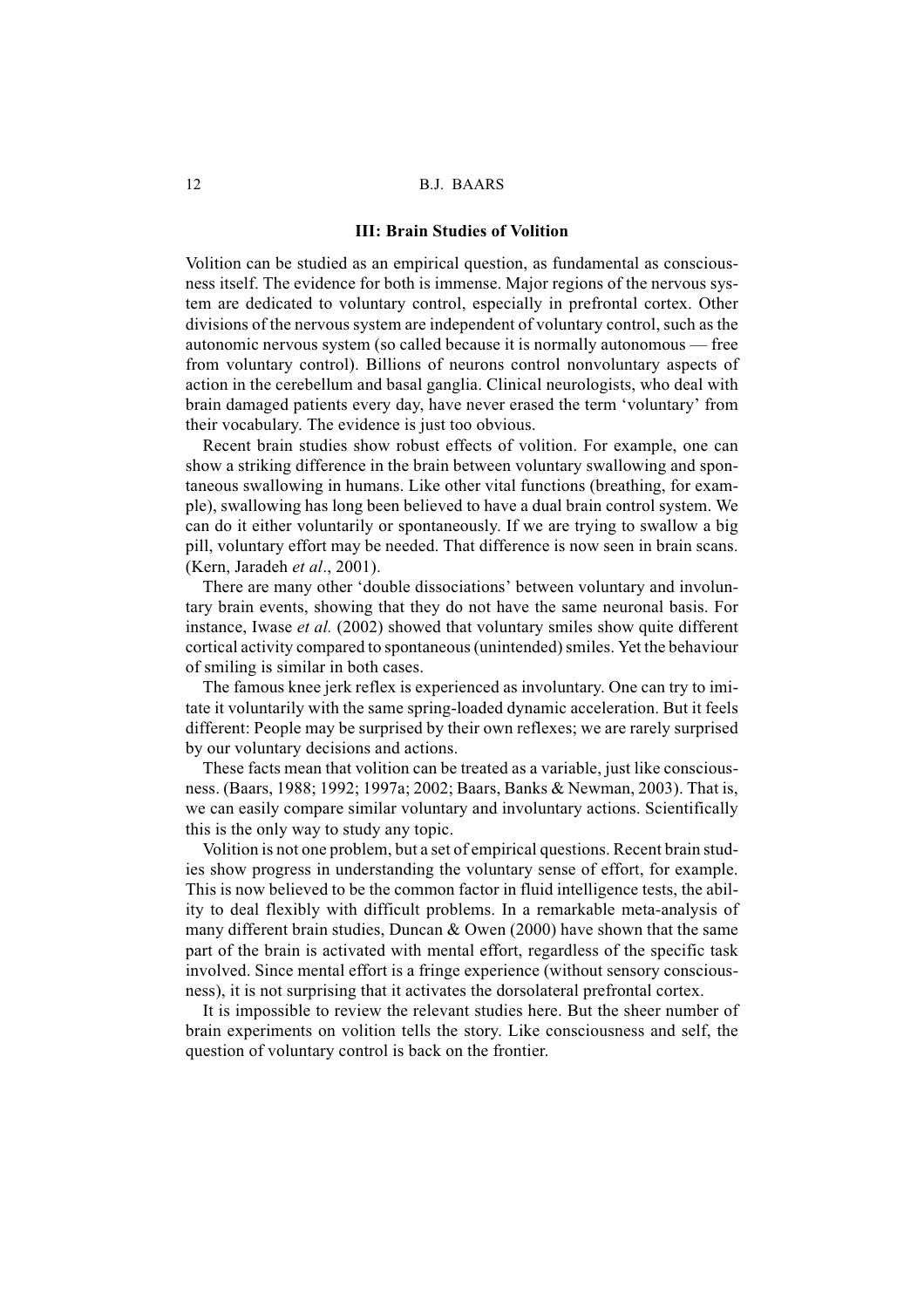#### **IV: The Myth of Introspectionism**

For many years, the study of conscious experience was derided as 'introspectionism'. Psychology students were taught that introspection had been tried in the nineteenth century and had failed. In fact, that critique was part of the behaviouristic myth of origins propagated in the early twentieth century (Blumenthal, 1979; Danziger, 1979; Hilgard, 1977; Baars, 1986; 2003; in press). Major figures in earlier psychology, like Wilhelm Wundt, vehemently criticized introspective methods as empirically unreliable. Yet Wundt was labeled the ultimate introspectionist, a cruel irony. The supposed failure of consciousness science was meant to justify behaviouristic prohibitions against subjective experience, even when tested and validated objectively. The result was poor science, wrong history, and dehumanized education.

In fact, the nineteenth century discovered the majority of mental phenomena we know today. Human consciousness has been studied scientifically with great success at least since the 1820s. Yet this misleading history continues to be taught.

Reports of reliable conscious experiences are much like other empirical indices in the history of science. They have pros and cons, and are continuously being improved methodologically. New brain-based measures also are emerging. Such a standard scientific effort needs no defense, as long as experiential reports are carefully collected under optimal conditions, and verified in a variety of ways. They are extraordinarily useful. The evidence they provide is often accurate, cumulative, empirical, theoretically elegant, and humanly significant.

#### **V: Where Are We Going? Toward a Neo-Jamesian Science**

Science and its technological offspring are unpredictable. But if the evidence arrayed in this paper is roughly true, we may be on the verge of a historic understanding of our own minds, both the conscious and unconscious sides.

Human beings, it is said, cannot stand too much reality. We are our own worst observers. Can we tolerate an accurate understanding of our own minds? It is not at all obvious, and we can imagine bad as well as good ripple effects. Hot debates will no doubt arise about privacy and personal control in a world where our consciousness is no longer walled off from public knowledge. Nightmare scenarios can be found in any science fiction library.

I prefer to hope for a more positive future, a neo-Jamesian science in which scientific knowledge reveals our own lives and makes us more deeply humane. Predictions of disaster do not have a strong track record. The end of privacy was forecast when computers started to become powerful, but in fact, so far the personal computer has vastly expanded the access of average people. Genetic breakthroughs were greeted with dire predictions that have yet to come true. Pandora's curse may be seen in the uncontrolled spread of nuclear science; but on average, the ripple effects of fundamental new findings seems positive.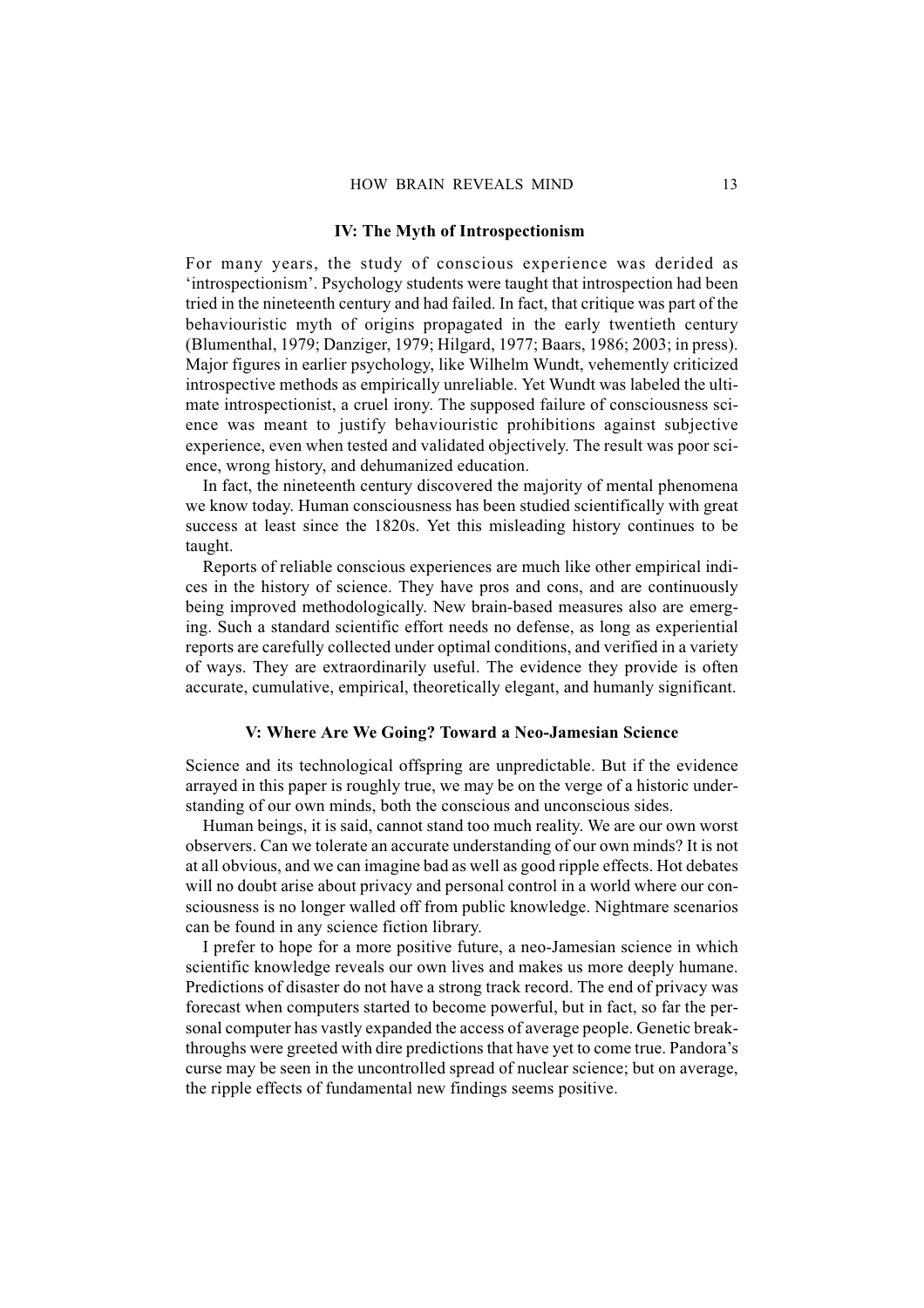#### 14 B.J. BAARS

The truth is that any group merciless enough to use torture already has access to the private thoughts of its victims. Perhaps half the governments in the world resort to such methods. The twentieth century was simply filled with horrific examples of whole populations for whom thinking was not private and not free. Arguably the behaviouristic conception of human beings bereft of consciousness and volition contributed to a mindset in which people became nothing but puppets, to be manipulated at will.

In a neo-Jamesian universe ethical questions become obvious. If we can literally see the pain we inflict upon animals, on babies and perhaps foetuses and each other, the dilemmas can no longer be rationalized and evaded. That may not make life easier, but it makes it more honest. Ultimately, consciousness is a piece of reality, and by and large, we are better off trying to understand it than to evade it.<sup>3</sup>

#### **References**

- Baars, B.J. (1986), *The Cognitive Revolution In Psychology* (New York: Guilford Press).
- Baars, B.J. (1988), *A Cognitive Theory of Consciousness* (Cambridge: Cambridge University Press).
- Baars, B.J. (1992), *Experimental Slips and Human Error: Exploring the Architecture of Volition* (New York: Plenum Press).
- Baars, B.J. (1993), 'Why volition is a foundation issue for psychology', *Consciousness & Cognition*, **2** (4), pp. 281–309.
- Baars, B.J. (1996), 'When are images conscious? The curious disconnection between imagery and consciousness in the scientific literature', *Conscious Cogn*., **5** (3), pp. 261–4.
- Baars, B.J. (1997a), *In the Theater of Consciousness: The Workspace of the Mind* (New York: Oxford University Press).
- Baars, B.J. (1997b), 'Treating consciousness as an empirical variable: The contrastive analysis approach', in *The Nature of Consciousness: Philosophical Controversies*, ed. N. Block, O. Flanagan, G. Guzeldere (Cambridge, MA: Bradford/ MIT Press).
- Baars, B.J. (2002a), 'Recovering consciousness: A timeline', *Science and Consciousness Review* (www.sci-con.org).
- Baars, B.J. (2002b), 'The conscious access hypothesis: Origins and recent evidence', *Trends in Cognitive Science*, **6** (1), pp. 47–52. http://www.nsi.edu/users/baars/BaarsTICS2002.pdf
- Baars, B.J. (2003), 'The double life of B.F. Skinner', *Journal of Consciousness Studies*, 10 (1), pp. 5–25.
- Baars, B.J. (in press), 'I.P. Pavlov and the freedom reflex', *Journal of Consciousness Studies.*
- Baars, B.J. & Franklin, S. (2003), 'How consciousness interacts with working memory', *Trends in Cognitive Sciences*, *7* (4), pp. 166–71. http://www.nsi.edu/users/baars/
- Baars, B.J., Ramsoy, T.Z. & Laureys, S. (under review), 'Globalist theories of (un)consciousness: Recent evidence'.
- Baars, B.J., Banks, W.P. & Newman, J. (2003), *Essential Sources In the Scientific Study of Consciousness* (Cambridge, MA: MIT Press; http://mitpress.mit.edu/0262523027).
- Blumenthal, A.L. (1979), 'Wilhelm Wundt, the founding father we never knew', *Contemporary Psychology*, **24**, pp. 547–50.
- Damasio, H., Grabowski, T., Frank, R., Galaburda, A.M., Damasio, A.R. (1994), 'The return of Phineas Gage: Clues about the brain from the skull of a famous patient', *Science*, **264** (5162), pp. 1102–5.
- Danziger, K. (1979), 'The positivist repudiation of Wundt', *Journal of the History of the Behavioral Sciences*, **15**, pp. 205–26.
- Dehaene, S., Naccache, L., Cohen, L., Bihan, D.L., Mangin, J.F., Poline, J.B., Riviere, D. (2001), 'Cerebral mechanisms of word masking and unconscious repetition priming', *Nat Neurosci,* **4** (7), pp. 752–8.
- [3] The author gratefully acknowledges support from The Neurosciences Institute and The Neurosciences Research Foundation. 10640 John Jay Hopkins Drive, San Diego, CA 94549. www.nsi.edu